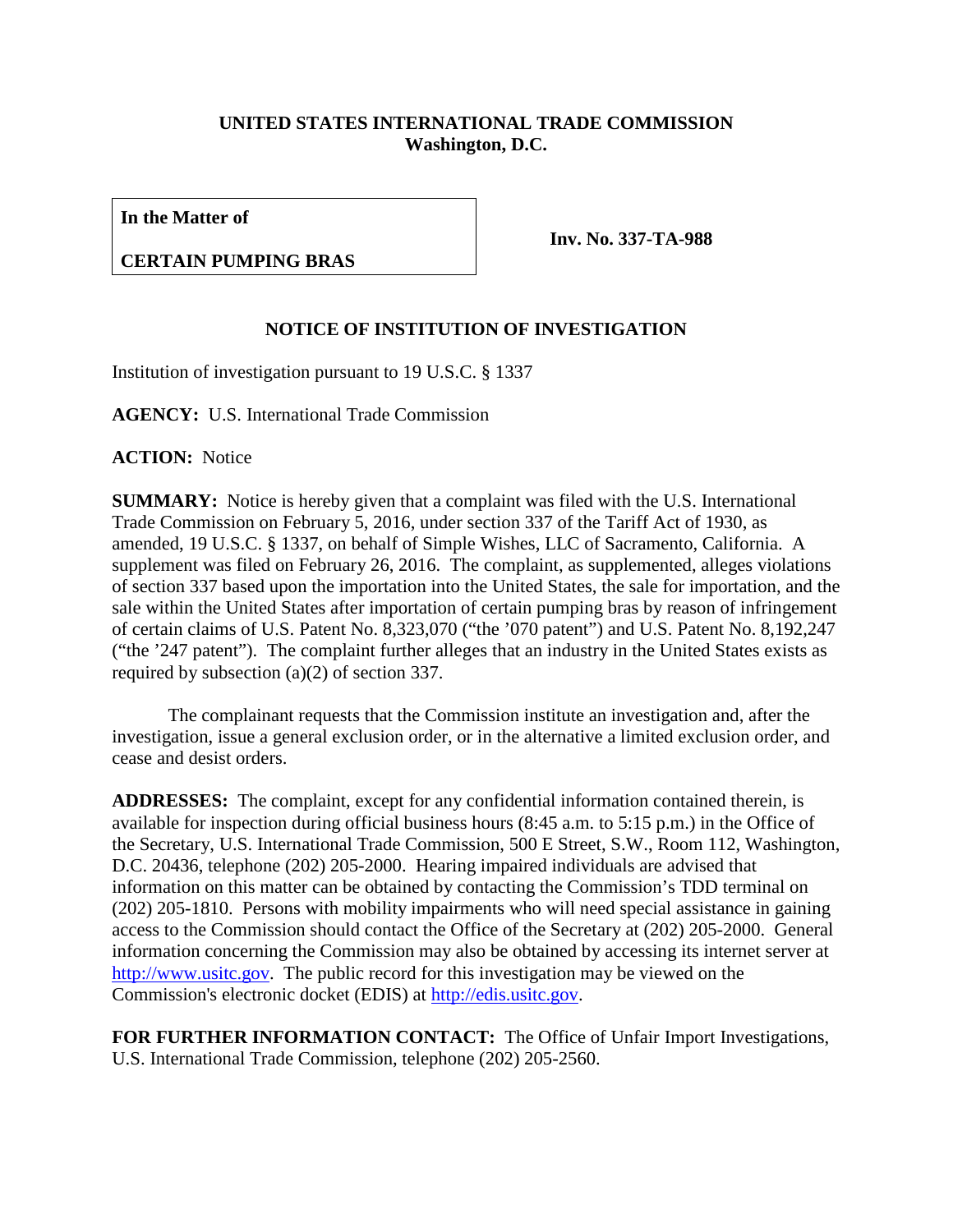**AUTHORITY:** The authority for institution of this investigation is contained in section 337 of the Tariff Act of 1930, as amended, and in section 210.10 of the Commission's Rules of Practice and Procedure, 19 C.F.R. § 210.10 (2015).

**SCOPE OF INVESTIGATION:** Having considered the complaint, the U.S. International Trade Commission, on March 8, 2016, **ORDERED THAT** –

(1) Pursuant to subsection (b) of section 337 of the Tariff Act of 1930, as amended, an investigation be instituted to determine whether there is a violation of subsection  $(a)(1)(B)$  of section 337 in the importation into the United States, the sale for importation, or the sale within the United States after importation of certain pumping bras by reason of infringement of one or more of claims 10, 12, 14-16, and 27-37 of the '070 patent and claims 1-3, 5-7, 9 and 19 of the '247 patent, and whether an industry in the United States exists as required by subsection (a)(2) of section 337;

(2) For the purpose of the investigation so instituted, the following are hereby named as parties upon which this notice of investigation shall be served:

(a) The complainant is:

Simple Wishes, LLC 1172 National Drive, Suite 90 Sacramento, CA 95834

(b) The respondents are the following entities alleged to be in violation of section 337, and are the parties upon which the complaint is to be served:

> **TANZKY** Longhua Renming Road Longhua Jiedao Baohua Road 173HAO Chaohuilou 5- 501(Am\_Tang) Luohugu China

BabyPreg Shenzhen Yayi Technology Limited Room 501 Building 10 Fuxuan New Village Dalang Street Office Longhua, BAOAN Shenzhen Guangdong 518000 China

Deal Perfect Huanancheng 1haojiaoyi guangchang 5lou wanshang Chuangyeyuan, Shenzhen, Guangdong China